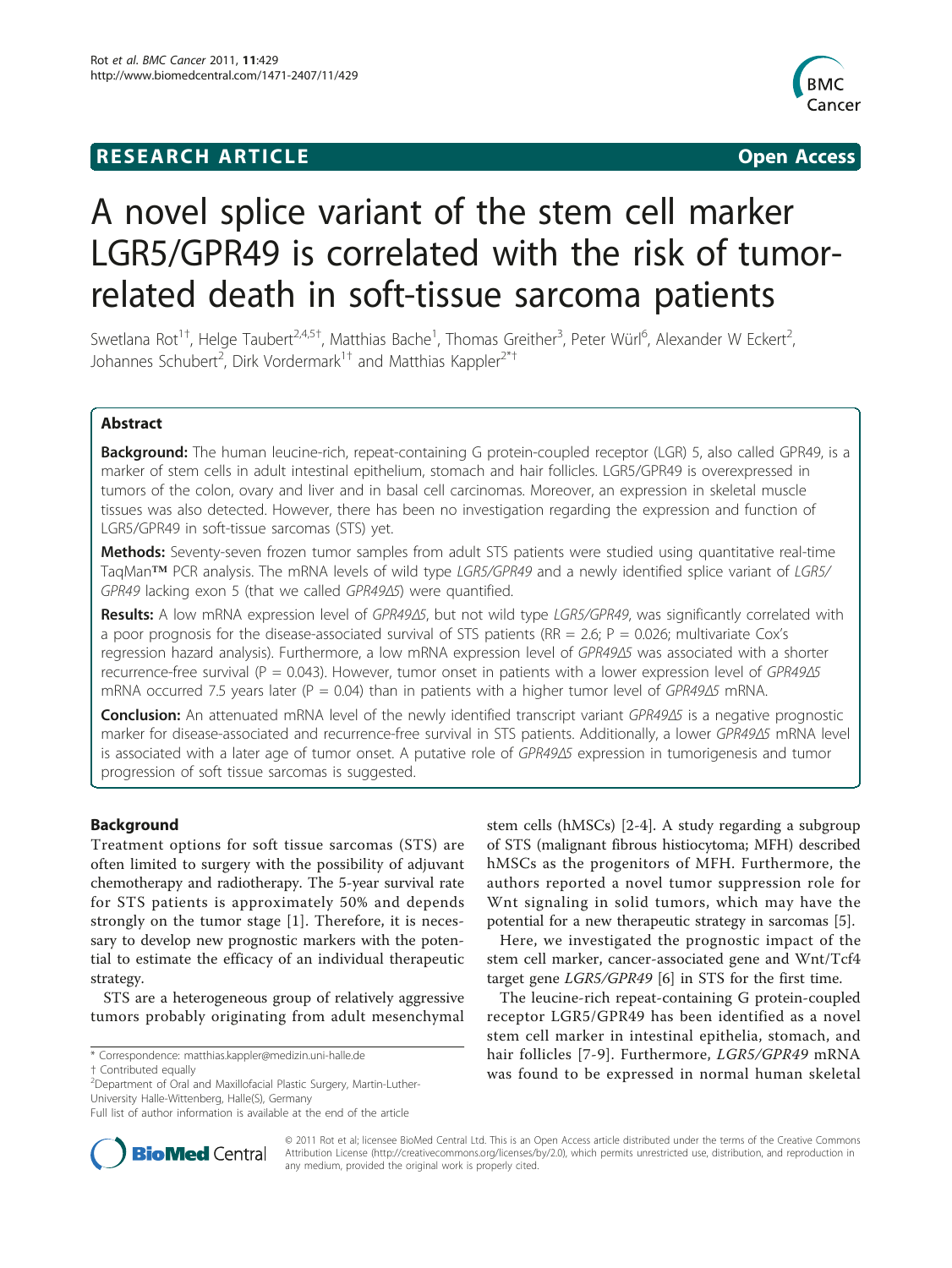muscle tissues, which is of mesenchymal origin like STS  $[10]$  $[10]$ .

LGR5/GPR49 mRNA is expressed in basal cell carcinoma (tumor of hair follicle), colorectal cancer and in tumors of the colon, ovary and liver [[10](#page-6-0)-[13\]](#page-6-0). Investigations of the LGR5/GPR49 protein expression are rare [[14,15](#page-6-0)] because a full accepted antibody against LGR5/ GPR49 is not available at the moment [[6,16](#page-6-0)]. However, a prognostic impact of LGR5/GPR49 has not been shown so far.

The function of LGR5/GPR49 in tumorigenesis is supported by its ability to induce transformation of NIH3T3 cells in the presence of conditioned media from colorectal tumor cells. These findings indicate the possibility that the ligand of LGR5/GPR49 could be secreted by tumor cells [[10\]](#page-6-0). McClanahan and colleagues therefore suggest a role for LGR5/GPR49 as a member of a novel class of transforming oncogenes and, as a result, a new potential molecular target for therapeutic intervention [[10\]](#page-6-0).

To our knowledge only one transcript variant of LGR5/GPR49, which lacks exon 8, is published in the ExPASy UniProtKB-data bank as variant VSP\_037746 <http://www.uniprot.org/uniprot/O75473>. In this study, we identified a novel transcript variant of LGR5/GPR49 that lacks exon 5 (GPR49Δ5) (listed by us in the EMBL-Bank; [http://www.ebi.ac.uk/ena/data/view/FN820440\)](http://www.ebi.ac.uk/ena/data/view/FN820440).

These variants are very interesting because both published LGR5/GPR49 variants have a truncated ligand binding extracellular domain [\[6](#page-6-0),[10](#page-6-0)]. It is possible that the affinity of these variants to the recently identified ligand of the full length LGR5/GPR49 gene product [[17](#page-6-0)] is different or that different ligands could bind to the shortened receptor.

In summary, we report the first results for a newly identified variant of the LGR5/GPR49 gene, lacking exon 5, that we call GPR49Δ5. This is the first study that has demonstrated a prognostic impact of a LGR5/GPR49 variant in STS. In a multivariate Cox's regression analysis, we found that a low GPR49Δ5 mRNA level is an independent negative prognostic marker for diseaseassociated survival as well as for recurrence-free survival in STS patients.

## Methods

## Tissue samples and histopathological data

We examined frozen tumor samples from 77 STS patients using a real-time quantitative TaqMan™ analysis. The patients' median age was 59 years (ranging from 22 to 87 years). Forty-one patients (53%) died from their tumor after an average time of 28 months (ranging from 2-119 months), and 36 patients (47%) were still alive after an average observation period (i.e. after primary tumor resection) of 65 months (ranging from 11-146 months). The histopathological and clinical data has been summarized in Table [1](#page-2-0) as described previously [[18\]](#page-6-0). All tumor samples were collected before radio- or chemotherapy. After the tumor operation 27/77 patients were treated only with radiotherapy, two out of 77 patients were treated only with chemotherapy, and four patients were treated with a combination of chemotherapy and radiotherapy.

The study was carried out in compliance with the Helsinki Declaration, and it was approved by the Ethics Committee of the Medical Faculty of the University Halle. All patients gave written informed consent (Department of Surgery 1, University of Leipzig, Germany).

## Quantitative RT-PCR

Isolation of total RNA and cDNA synthesis were performed according to standard protocols as described previously [\[19](#page-6-0)]. The cDNA was amplified by automated real-time quantitative TaqMan™ assays for the wild type LGR5/GPR49 and GPR49Δ5 transcript variants and Hypoxanthin- guanine -phosphoribosyltransferase (HPRT) transcript using kits from Roboscreen (AJRoboscreen GmbH, Leipzig, Germany).

Wild type LGR5/GPR49 and GPR49Δ5 transcript amounts were correlated to HPRT transcript amounts as zeptomole (zmol,  $10^{-21}$ ) wild type LGR5/GPR49 or GPR49Δ5 mRNAs per molecule HPRT mRNA in duplicate measurements.

An elevated expression of wild type LGR5/GPR49 was determined as an expression of  $> 1.07 \times 10^{-5}$  zmol wild type LGR5/GPR49 mRNA/molecule HPRT mRNA and for GPR49 $\Delta$ 5 as an expression of > 7.6  $\times$  10<sup>-6</sup> zmol GPR49Δ5 mRNA/molecule HPRT mRNA.

## Statistical analysis

Cox's regression hazard models and Kaplan-Meier analyses were used to estimate a correlation of wild type LGR5/GPR49 and GPR49Δ5 mRNA with disease-associated survival of STS patients. Cox's regression hazard model was adjusted to the prognostic effect of covariates (gender of patients, tumor stage, tumor entity, tumor localization, and type of tumor resection), and the relative risk (RR) was calculated. For analyzing the recurrence-free survival of STS patients, a Kaplan-Meier analysis was performed. The follow-up time starts with the day of primary tumor operation. The end point for the disease-associated survival analysis was the time of death of the patient. The end point for the recurrence-free survival analysis was the first recurrence. The interrelationship between gene expression levels was tested with the Spearman's rank correlation (r, correlation coefficient). A probability (P) of  $\lt$ 0.05 was defined as significant. Statistical analyses were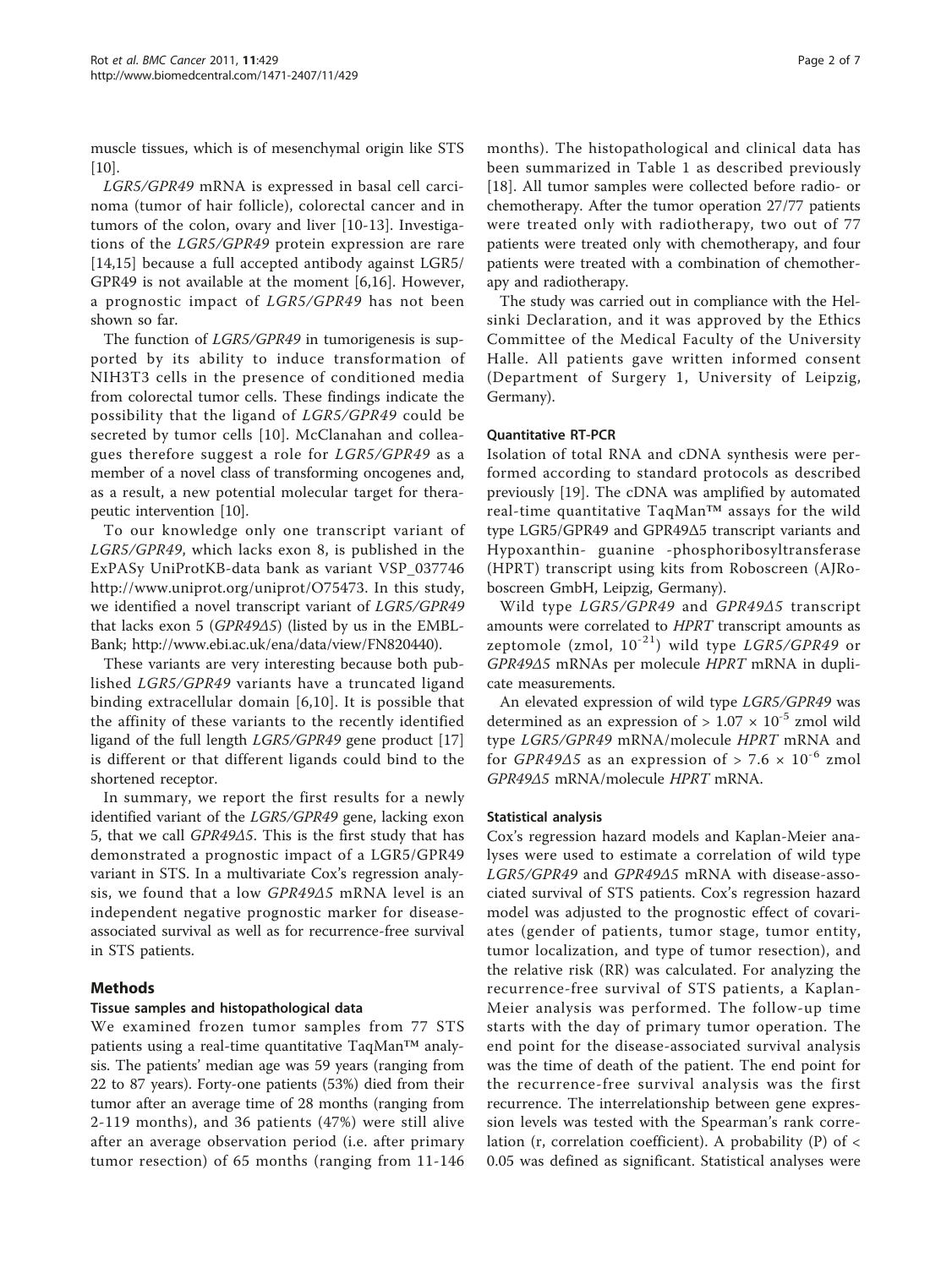#### <span id="page-2-0"></span>Table 1 Histopathological and clinical data

| Category                                    | <b>Patients</b> | GPR49-mRNA level<br>in zmol/molecule HPRT |                            | GPR49∆5-mRNA level in zmol/molecule HPRT |                 |
|---------------------------------------------|-----------------|-------------------------------------------|----------------------------|------------------------------------------|-----------------|
|                                             |                 | ≤1.07*10 <sup>-5</sup>                    | $> 1.07*10^{-5}$           | $\leq 7.6*10^{6}$                        | $> 7.6*10^{-6}$ |
| Total                                       | 77              | 39                                        | 38                         | 39                                       | 38              |
|                                             |                 | $P = 0.429$                               |                            | $P = 0.212$                              |                 |
| Men                                         | 35              | 16                                        | 19                         | 15                                       | 20              |
| Women                                       | 42              | 23                                        | 19                         | 24                                       | 18              |
| Tumor stage                                 |                 | $P = 0.023*$                              |                            | $P = 0.005*$                             |                 |
|                                             | 10              | $\mathbf{1}$                              | 9                          | $\mathbf 0$                              | 10              |
| $\vert\vert$                                | 33              | 21                                        | 12                         | 21                                       | 12              |
| $\mathbb{H}$                                | 26              | 12                                        | 14                         | 13                                       | 13              |
| $\mathbb N$                                 | 8               | 5                                         | 3                          | 5                                        | 3               |
| Tumor type                                  |                 | $P = 0.194$                               |                            | $P = 0.166$                              |                 |
| liposarcoma                                 | 19              | 6                                         | 13                         | 5                                        | 14              |
| fibrosarcoma/malignant fibrous histiocytoma | 20              | 9                                         | 11                         | 11                                       | 9               |
| neurogenic sarcoma                          | 6               | 3                                         | 3                          | $\mathsf 3$                              | 3               |
| rhabdomyosarcoma/leiomyosarcoma             | 22              | 15                                        | $\overline{7}$             | 14                                       | 8               |
| Other STS                                   | 10              | 6                                         | $\overline{4}$             | 6                                        | $\overline{4}$  |
| Tumor resection                             |                 |                                           | $P = 0.377$<br>$P = 0.172$ |                                          |                 |
| radical (R0)                                | 51              | 24                                        | 27                         | 23                                       | 28              |
| not radical (R1)                            | 26              | 15                                        | 11                         | 16                                       | 10              |
| Patients at follow-up                       |                 |                                           |                            |                                          |                 |
| alive                                       | 36              | 15                                        | 21                         | 13                                       | 23              |
| dead                                        | 41              | 24                                        | 17                         | 26                                       | 15              |
| Localization                                |                 | $P = 0.444$                               |                            | $P = 0.207$                              |                 |
| extremities                                 | 49              | 25                                        | 24                         | 26                                       | 23              |
| thorax                                      | 6               | $\overline{2}$                            | $\overline{4}$             | $\mathbf{1}$                             | 5               |
| head                                        | $\mathbf{1}$    | $\overline{0}$                            | $\mathbf{1}$               | $\overline{0}$                           | $\mathbf{1}$    |
| abdomen                                     | 19              | 10                                        | 9                          | 10                                       | 9               |
| multiple                                    | $\overline{2}$  | $\overline{2}$                            | $\mathbf 0$                | $\overline{2}$                           | $\mathbf 0$     |
| Metastasis                                  |                 |                                           | $P = 0.291$                | $P = 0.025*$                             |                 |
| M0                                          | 21              | 9                                         | 12                         | $\boldsymbol{7}$                         | 14              |
| M1                                          | 29              | 17                                        | 12                         | 19                                       | 10              |
| Age of tumor onset                          |                 |                                           | $P = 0.218$                |                                          | $P = 0.039*$    |
| age (mean)                                  |                 | 59.9                                      | 55.4                       | 61.4                                     | 53.9            |
| Kaplan-Meier analysis                       |                 |                                           | $P = 0.056$                |                                          | $P = 0.004*$    |
| mean survival (months)                      |                 | $50.1 \pm 6.5$                            | $80.3 \pm 10.7$            | $45.8 \pm 6.4$                           | $86.2 \pm 10.9$ |
| Univariate Cox's Regression                 |                 | $P = 0.06$                                |                            | $P = 0.006*$                             |                 |
| <b>RR</b>                                   |                 | 1.8                                       |                            | 2.5                                      |                 |
| $\subset$                                   |                 | $0.97 - 3.5$                              |                            | $1.3 - 4.8$                              |                 |
| Multiv. Cox's-Regression                    |                 | $P = 0.12$                                |                            | $P = 0.026*$                             |                 |
| <b>RR</b>                                   |                 | 1.8                                       |                            | 2.6                                      |                 |
| $\Box$                                      |                 | $0.9 - 4.0$                               |                            | $1.1 - 6.0$                              |                 |

carried out using SPSS software version 17.0 (SPSS Inc., Chicago, USA).

## Results

## Correlation of the mRNA expression level with survival of the STS patients

The median transcript ratios of 77 STS samples were  $1.07 \times 10^{-5}$  (ranging from 0-4.1  $\times 10^{-3}$ ; mean  $2.3 \times 10^{-4}$ ) zmol wild type LGR5/GPR49 mRNA and  $7.6 \times 10^{-6}$ (ranging from 0-6.4  $\times$  10<sup>-3</sup>; mean 2.5  $\times$  10<sup>-4</sup>) zmol GPR49Δ5 mRNA/molecule HPRT mRNA, respectively.

For the survival analysis, STS patients' data were separated according to the median expression levels. GPR49 low expression was defined as ≤1.07\*10-5 GPR49 mRNA/molecule HPRT mRNA (39 patients) and high expression was defined as >  $1.07*10^{-5}$  GPR49 mRNA/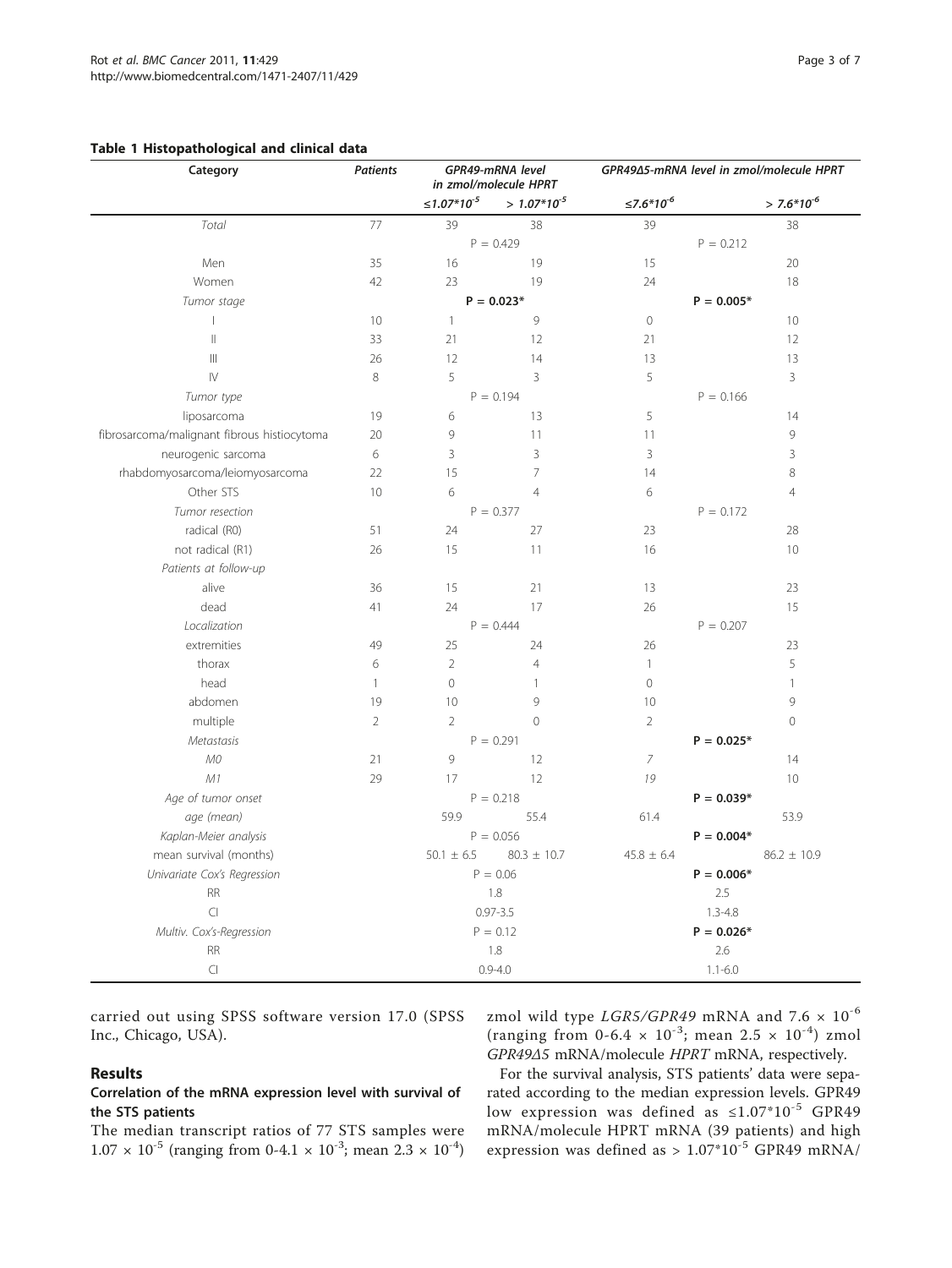molecule HPRT (38 patients). For GPR49Δ5, low expression was defined as ≤7.6\*10<sup>-6</sup> GPR49Δ5 mRNA/ molecule HPRT mRNA (39 patients and high expression was defined as > 7.6\*10<sup>-6</sup> GPR49Δ5 mRNA/molecule HPRT) (38 patients). The separation was based on the median expression level of the wild type LGR5/GPR49 mRNA and GPR49Δ5 mRNA (see also Table [1](#page-2-0)).

We performed a Kaplan-Meier analysis, which detected that STS patients with a lower intratumoral expression of wild type LGR5/GPR49 mRNA died an average of 30 months earlier ( $P = 0.056$ ), with lower intratumoral GPR49Δ5 mRNA expression died an average of 40 months earlier ( $P = 0.004$ ) than patients who had higher intratumoral expression of wild type LGR5/GPR49 mRNA and GPR49Δ5 mRNA, respectively (Table [1\)](#page-2-0). Multivariate Cox's regression hazard analysis revealed an increased risk ( $RR = 1.8$ ,  $P = 0.12$ , Table [1\)](#page-2-0) of tumorrelated death for patients with a low wild type LGR5/ GPR49 mRNA level and a 2.6-fold ( $P = 0.026$ ) increased risk for STS patients with a low level of GPR49Δ5 mRNA in their tumors, respectively (Figure 1).

Moreover, when we estimated recurrence-free survival, a low level of GPR49Δ5 mRNA expression was significantly associated with an early recurrence ( $P = 0.043$ ; Figure [2](#page-4-0)), whereas low wild type LGR5/GPR49 mRNA expression levels had no significant effect ( $P = 0.20$ ).

Furthermore, we found a significant difference in tumor onset (7.5 yrs) between STS patients with a low level compared to patients with a high level of GPR49Δ5 mRNA expression (61.4 vs. 53.9 yrs) in their tumors (P = 0.039; Student's t-test, Table [1;](#page-2-0) Figure [3\)](#page-5-0).

#### Correlation with clinical parameters

Bivariate analysis demonstrated that low expression of wild type LGR5/GPR49 mRNA correlated with higher tumor stage ( $P = 0.02$ ). Low expression of  $GPR49\Delta 5$ mRNA was also significantly associated with higher tumor stage ( $P = 0.005$ ) and, moreover, with the occurrence of late distant metastases ( $P = 0.025$ ) (Table [1\)](#page-2-0). The mean intratumoral expression of GPR49Δ5 mRNA in the primary tumor was a 6fold lesser  $(6.9 \times 10^{-5} \text{ vs. } 4.3)$  $\times$  10<sup>-4</sup> zmol GPR49 $\Delta$ 5 mRNA/molecule HPRT mRNA) for those patients ( $n = 29$ ) who developed metastases compared to patients  $(n = 21)$  without metastases.

## **Discussion**

In this study, we demonstrated that a low GPR49Δ5 mRNA level is a negative prognostic marker for disease-

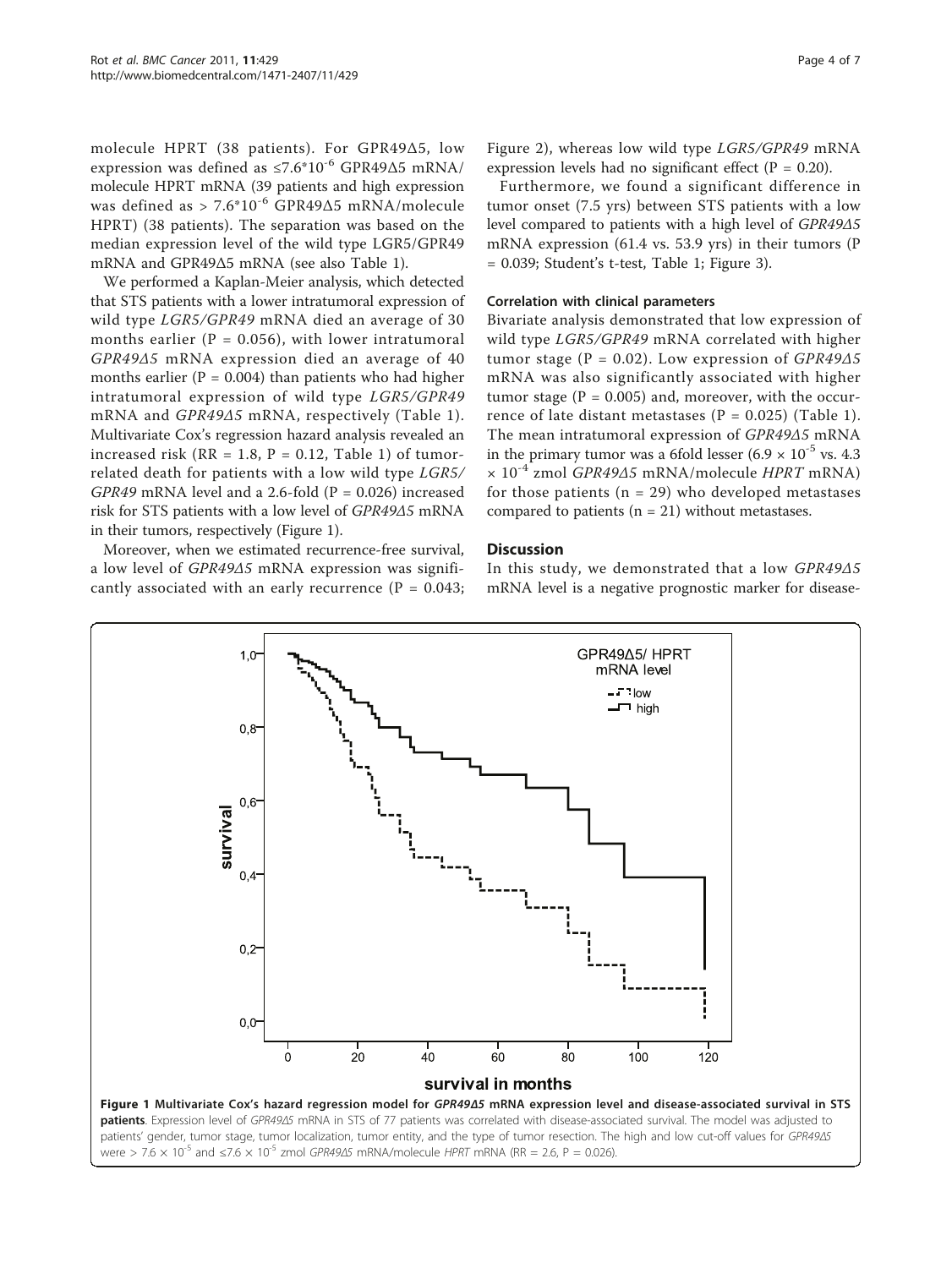<span id="page-4-0"></span>

associated and recurrence-free survival in STS patients (Table [1\)](#page-2-0).

LGR5/GPR49 labels stem cells in intestines, stomach and hair follicles [[7-9\]](#page-6-0). When compared to corresponding normal tissues, LGR5/GPR49 mRNA is overexpressed in human hepatocellular carcinomas, basal cell carcinoma, colon-, colorectal- and ovarian tumors [[10-13,20\]](#page-6-0). However, Yamamoto *et al.* found no significant association between expression of LGR5/GPR49 and clinicopathologic features of tumors [[12](#page-6-0)]. We found that low mRNA expression of GPR49Δ5 has a prognostic impact for STS patients.

Why does low expression impact survival? We found that low expression of wild type LGR5/GPR49 mRNA (P  $= 0.023$ ), as well as low expression of  $GPR49\Delta5$  mRNA  $(P = 0.005)$ , was significantly associated with a higher tumor stage. STS patients with high-stage tumors have a poorer prognosis than those with low-stage tumors [\[21](#page-6-0)]. In accordance with our results, McClanahan and colleagues observed that in both colorectal and ovarian carcinomas expression of LGR5/GPR49 mRNA was high in stage I and II tumors and appears to decrease in stage III and IV tumors. The authors suggest that overexpression of LGR5/GPR49 may be an early event in tumorigenesis [[10\]](#page-6-0). Furthermore, using a mouse endometrial cancer model, Sun et al. found that LGR5/GPR49 mRNA is highly expressed in the epithelium during the initial stages of tumorigenesis, but is remarkably down-regulated in full-grown tumors [[22\]](#page-6-0). Fan et al. postulated a function for LGR5/GPR49 in the initiation of colorectal carcinomas [\[14](#page-6-0)]. This hypothesis corresponds with our finding that patients with lower-staged tumors had higher GPR49Δ5 mRNA levels, but earlier tumor onset.

However, low expression of GPR49Δ5 mRNA appears to be associated with tumor progression. Low expression of GPR49Δ5 mRNA is correlated with poor recurrencefree survival ( $P = 0.043$ ) in STS patients and with the occurrence of late distant metastases ( $P = 0.025$ ). Uchida et al. described diffuse LGR5/GPR49 mRNA expression in the entire tumor, as well as in the invasive front of human colorectal carcinomas [[20\]](#page-6-0). LGR5/GPR49 mRNA expression in colorectal carcinomas correlated significantly with the number of lymph node metastases, lymphatic invasion, and vascular invasion [\[20\]](#page-6-0). Moreover, the expression of LGR5/GPR49 mRNA was significantly associated with poor prognosis for disease-free survival of colorectal cancer patients [[11](#page-6-0)]. These data suggest, that LGR5/GPR49 mRNA expression may be associated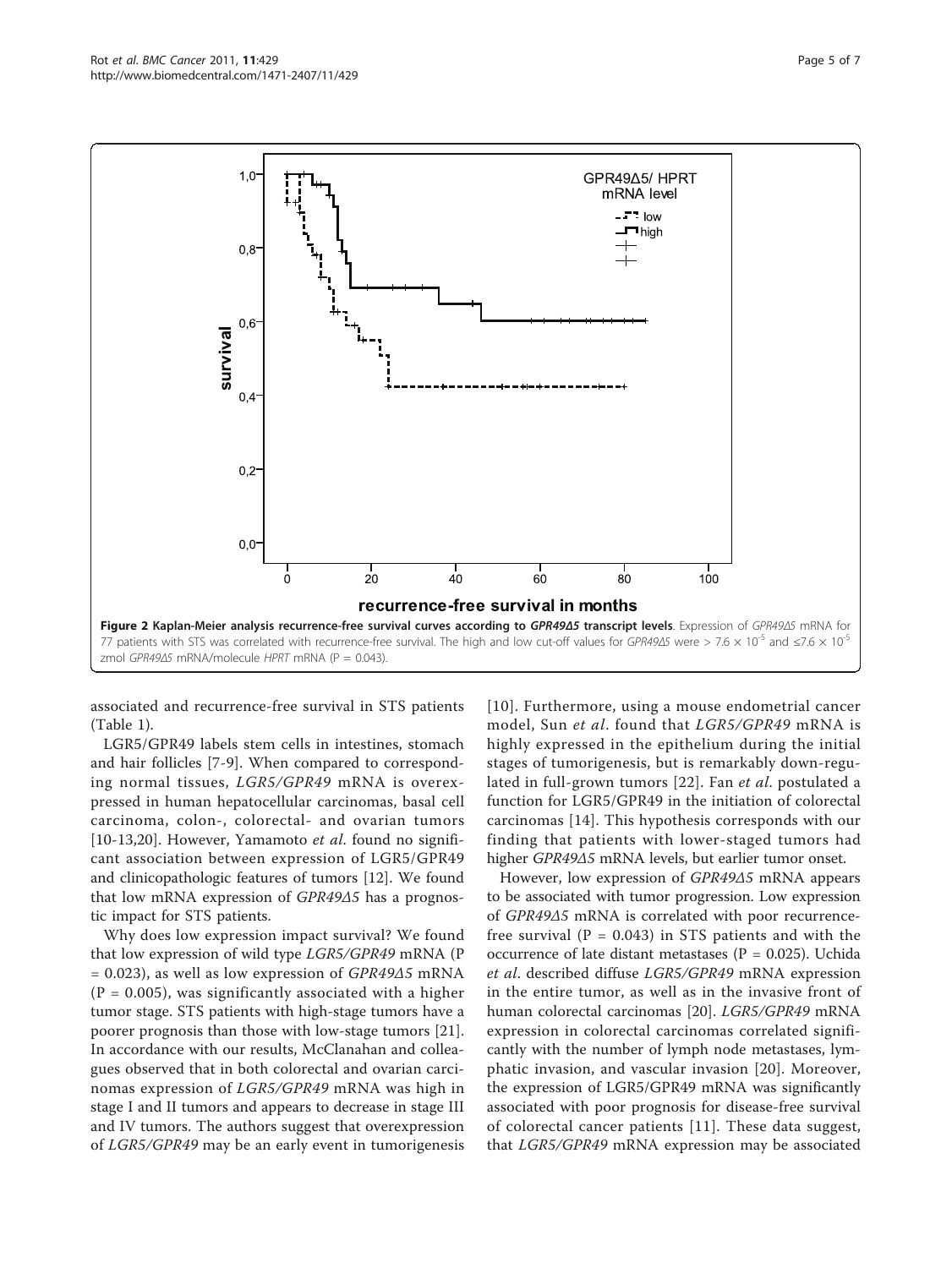Page 6 of 7

<span id="page-5-0"></span>

with the malignant potential of colorectal cancer, including the appearance of metastasis [[20\]](#page-6-0).

Recently and in accordance to our results, Walker and colleagues described that an ablation of LGR5 induces increased invasion and anchorage-independent growth, and enhances tumourigenicity in xenografts experiments of human colorectal cancers. Suppression of LGR5/ GPR49 leads to a strong upregulation of mesenchymal genes and of genes positively regulating EMT (Epithelial to Mesenchymal Transition) - the same genes are markedly downregulated upon LGR5 overexpression [\[23\]](#page-6-0). These findings suggest that LGR5/GPR49 is important in restricting stem cells to their niche, and that loss of LGR5 concomitant with activated wnt signalling may contribute to the invasive phenotype of colorectal carcinomas. These results highlight the importance of LGR5, not simply as marker of colorectal tumor cells, but as a regulator of wnt responses, cell motility and cell-cell adhesion [\[23\]](#page-6-0).

This fact can be of importance even for tumors of mesenchymal origin like STS.

## Conclusion

In this study, we analyzed mRNA expression of an additional stem cell-associated gene, LGR5/GPR49 and its splice variant GPR49Δ5, for its association with diseaseassociated and recurrence-free survival. We were able to identify GPR49Δ5 mRNA expression as an independent prognostic factor for STS patients. We suggest that stem-cell-associated genes play a major role in sarcoma patients' prognosis and, therefore, could be valuable targets for future therapy. Together, our results suggest a role of GPR49Δ5 in tumorigenesis and tumor progression of STS.

#### List of abbreviations

GPR49: G protein-coupled receptor; MFH: malignant fibrous histiocytoma; hMSC: human mesenchymal stem cell; HPRT: hypoxanthine phosphoribosyltransferase; LGR5: leucine-rich repeat-containing G proteincoupled receptor; r: correlation coefficient (spearman test); RR: relative risk; STS: soft tissue sarcomas; Tcf4: T-cell transcription factor 4.

#### Acknowledgements

We thank our colleagues from the Department of Radiotherapy for contributing to this study and for their continuous support. S.R. and M.K. were supported by the Wilhelm-Roux-Programm of BMBF/NBL3 (FKZ: 16/18, 21/25). The work of H.T. was supported by grants of the Deutsche Krebshilfe No. 107590, the Wilhelm-Roux-Programm of BMBF/NBL3 (FKZ: 19/31) and the Deutsche Forschungsgemeinschaft GRK1591.

#### Author details

<sup>1</sup>Department of Radiotherapy, Martin-Luther-University Halle-Wittenberg, Halle(S), Germany. <sup>2</sup>Department of Oral and Maxillofacial Plastic Surgery Martin-Luther-University Halle-Wittenberg, Halle(S), Germany. <sup>3</sup>Centre for